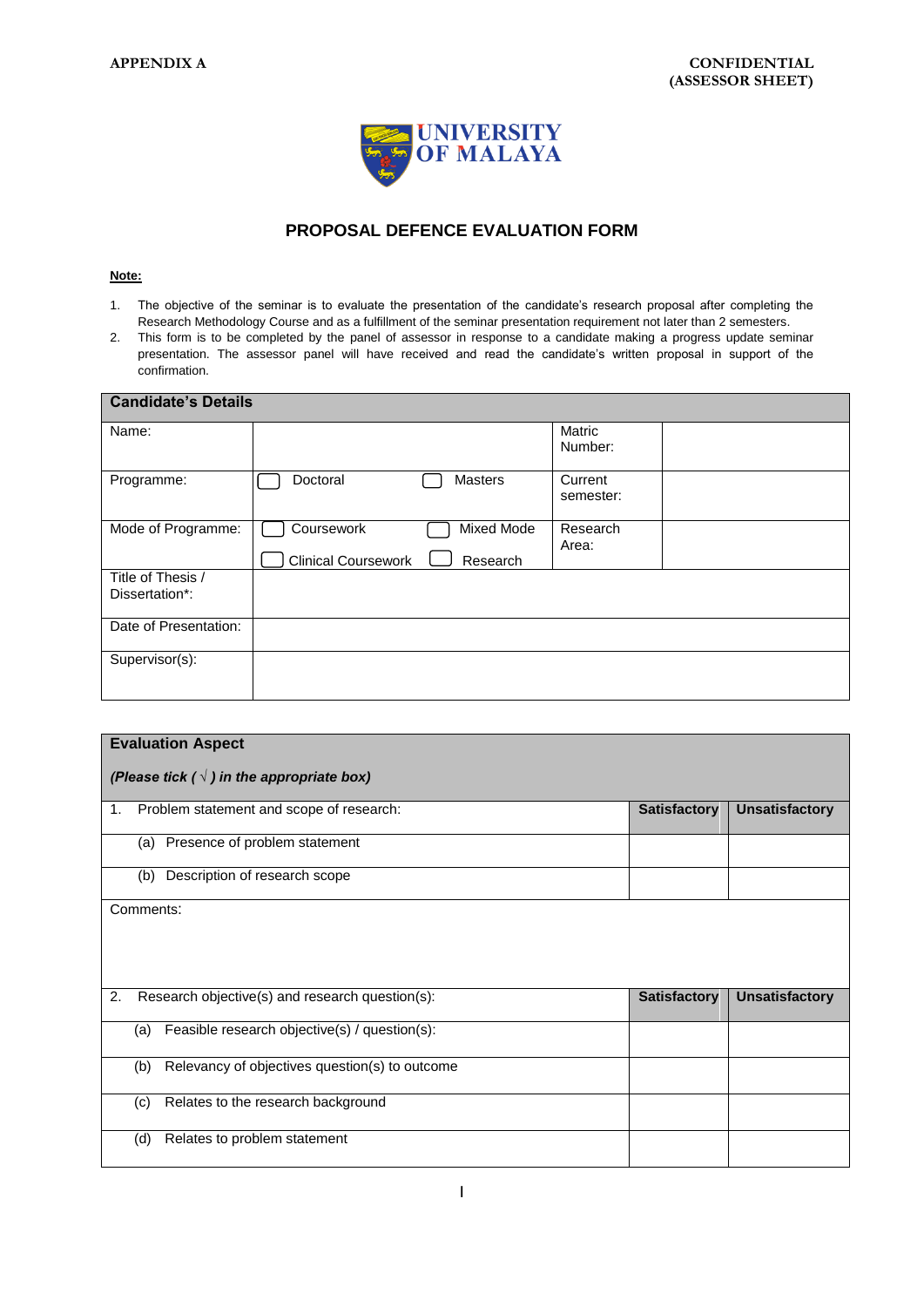|    | Comments:                                                                  |                     |                       |  |
|----|----------------------------------------------------------------------------|---------------------|-----------------------|--|
|    |                                                                            |                     |                       |  |
|    |                                                                            |                     |                       |  |
|    |                                                                            |                     |                       |  |
|    |                                                                            |                     |                       |  |
| 3. | Literature review :                                                        | <b>Satisfactory</b> | <b>Unsatisfactory</b> |  |
|    | (a) Preliminary literature review                                          |                     |                       |  |
|    | (b) Literature review demonstrates adequate understanding of research area |                     |                       |  |
|    | Comments:                                                                  |                     |                       |  |
|    |                                                                            |                     |                       |  |
|    |                                                                            |                     |                       |  |
|    |                                                                            |                     |                       |  |
|    |                                                                            |                     |                       |  |
|    |                                                                            |                     |                       |  |
| 4. | Research methodology:                                                      | <b>Satisfactory</b> | <b>Unsatisfactory</b> |  |
|    | Presence of research framework<br>(a)                                      |                     |                       |  |
|    | (b) Research design and framework appropriate to the research              |                     |                       |  |
|    | (c) Research ethics (if any)                                               |                     |                       |  |
|    | Comments:                                                                  |                     |                       |  |
|    |                                                                            |                     |                       |  |
|    |                                                                            |                     |                       |  |
|    |                                                                            |                     |                       |  |
|    |                                                                            |                     |                       |  |
|    |                                                                            |                     |                       |  |
|    |                                                                            | <b>Satisfactory</b> | <b>Unsatisfactory</b> |  |
| 5. | Preliminary findings / Pilot Test (if any)                                 |                     |                       |  |
|    |                                                                            |                     |                       |  |
|    | Comments:                                                                  |                     |                       |  |
|    |                                                                            |                     |                       |  |
|    |                                                                            |                     |                       |  |
|    |                                                                            |                     |                       |  |
| 6. | Research Schedule and resources                                            | <b>YES</b>          | <b>NO</b>             |  |
|    | (a) Draft timeline is appropriate and achievable                           |                     |                       |  |
|    |                                                                            |                     |                       |  |
|    | (b) Adequate infrastructure and funding                                    |                     |                       |  |
|    |                                                                            | <b>YES</b>          | <b>NO</b>             |  |
| 7. | Overall research proposal is acceptable                                    |                     |                       |  |
|    |                                                                            |                     |                       |  |